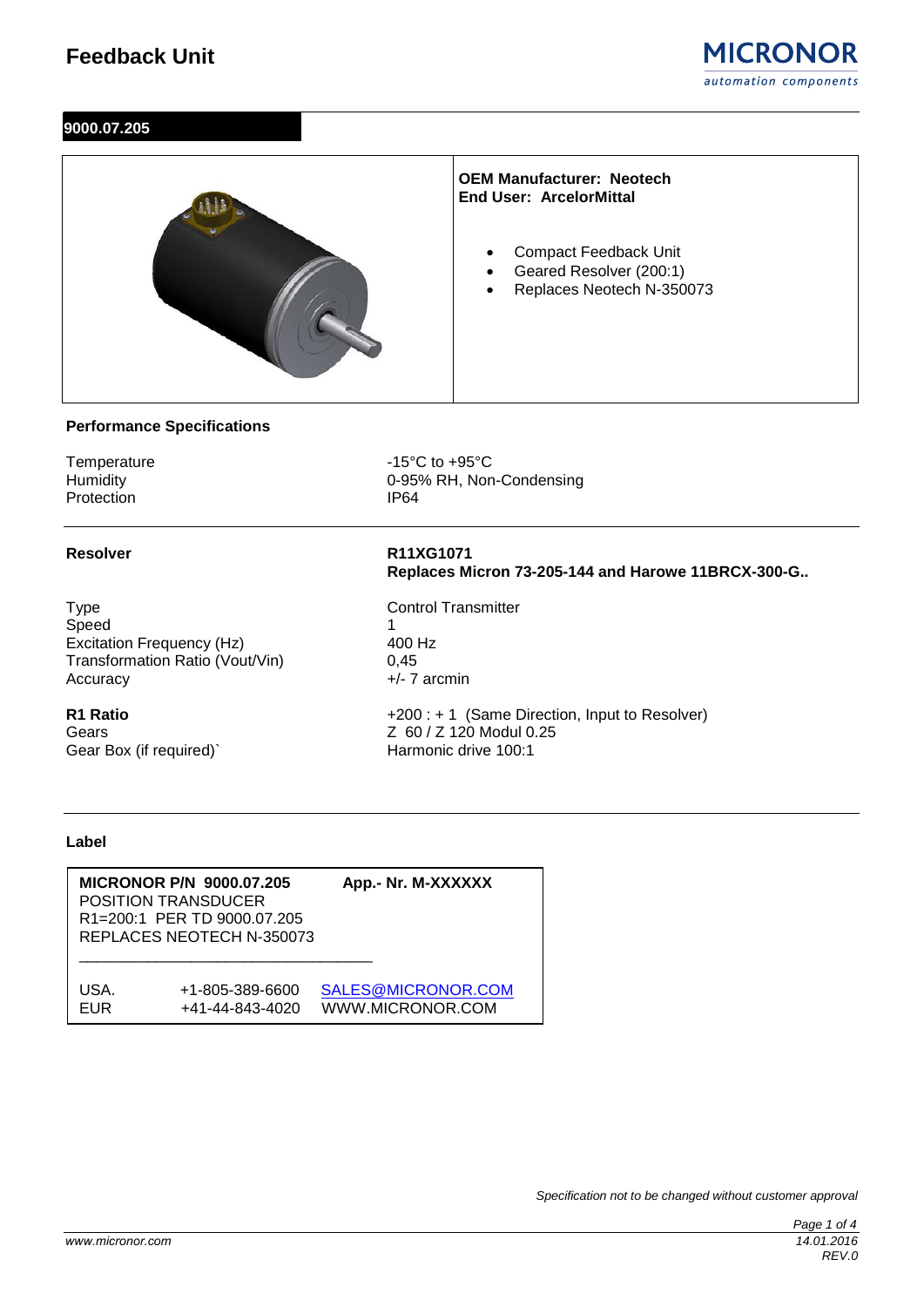**MICRONOR** automation components

# **9000.07.205**

# **Electrical Wiring**

Mounted Receptacle MS3110E-18-11P, 11C, Male/Pin Contacts

Mating Plug (available separately) MS3116F-18-11S, 11C, Female/Socket Contacts



| Wire<br>Color | Component  | <b>MICRON</b><br>Function | Connector<br>PIN# |               |
|---------------|------------|---------------------------|-------------------|---------------|
| Red/White     | Resolver 1 | R <sub>1</sub>            | A                 |               |
| Black/White   | Resolver 1 | R <sub>2</sub>            | B                 |               |
|               |            |                           | С                 | No Connection |
| Red           | Resolver 1 | S <sub>1</sub>            | D                 |               |
| <b>Black</b>  | Resolver 1 | S <sub>3</sub>            | E                 |               |
| Yellow        | Resolver 1 | S <sub>2</sub>            | F                 |               |
| <b>Blue</b>   | Resolver 1 | S4                        | G                 |               |
|               |            |                           | Н                 | No Connection |
|               |            |                           | J                 | No Connection |
|               |            |                           | Κ                 | No Connection |
|               |            |                           |                   | No Connection |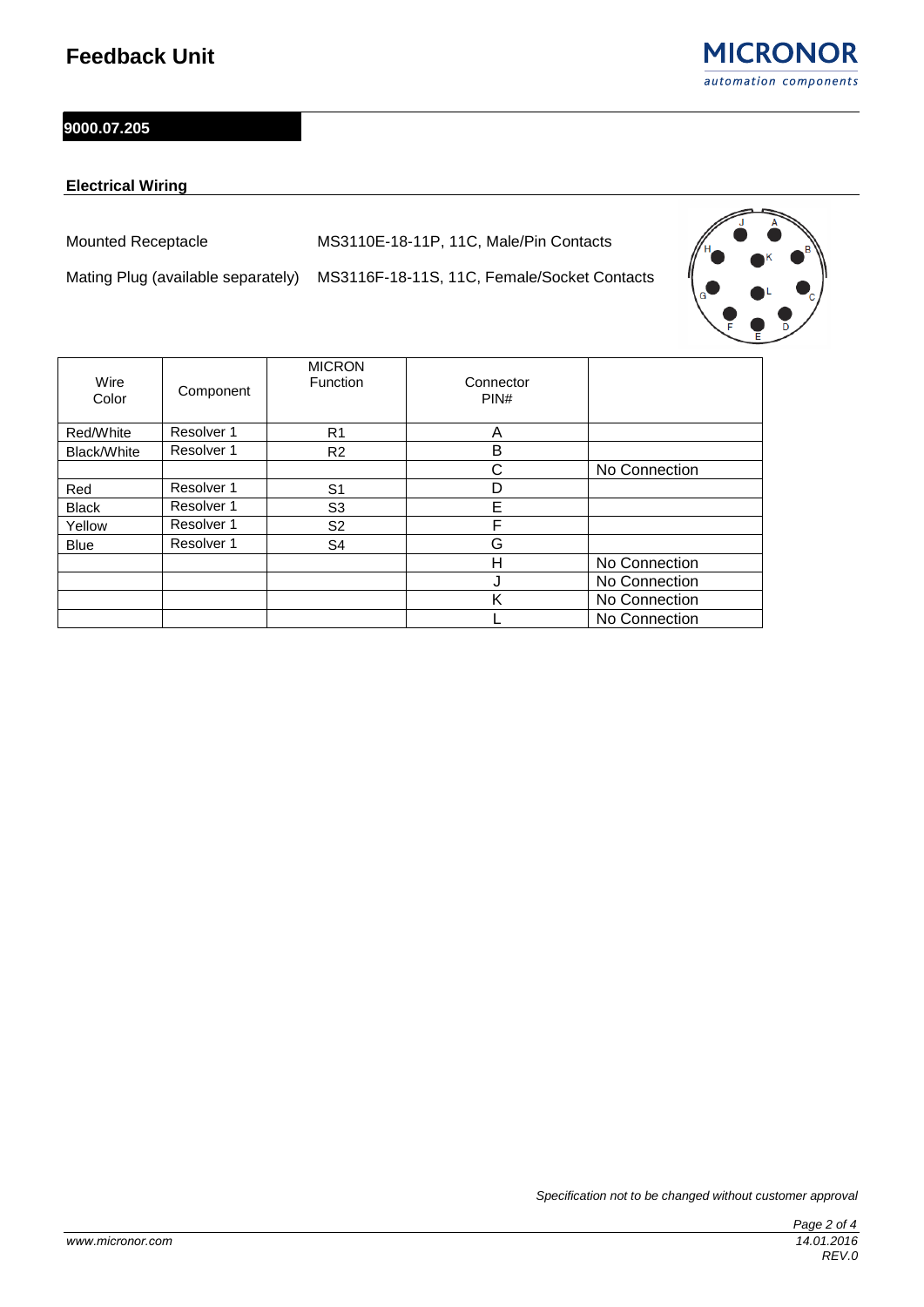# **Feedback Unit**



### **9000.07.205**

### **Dimensions**